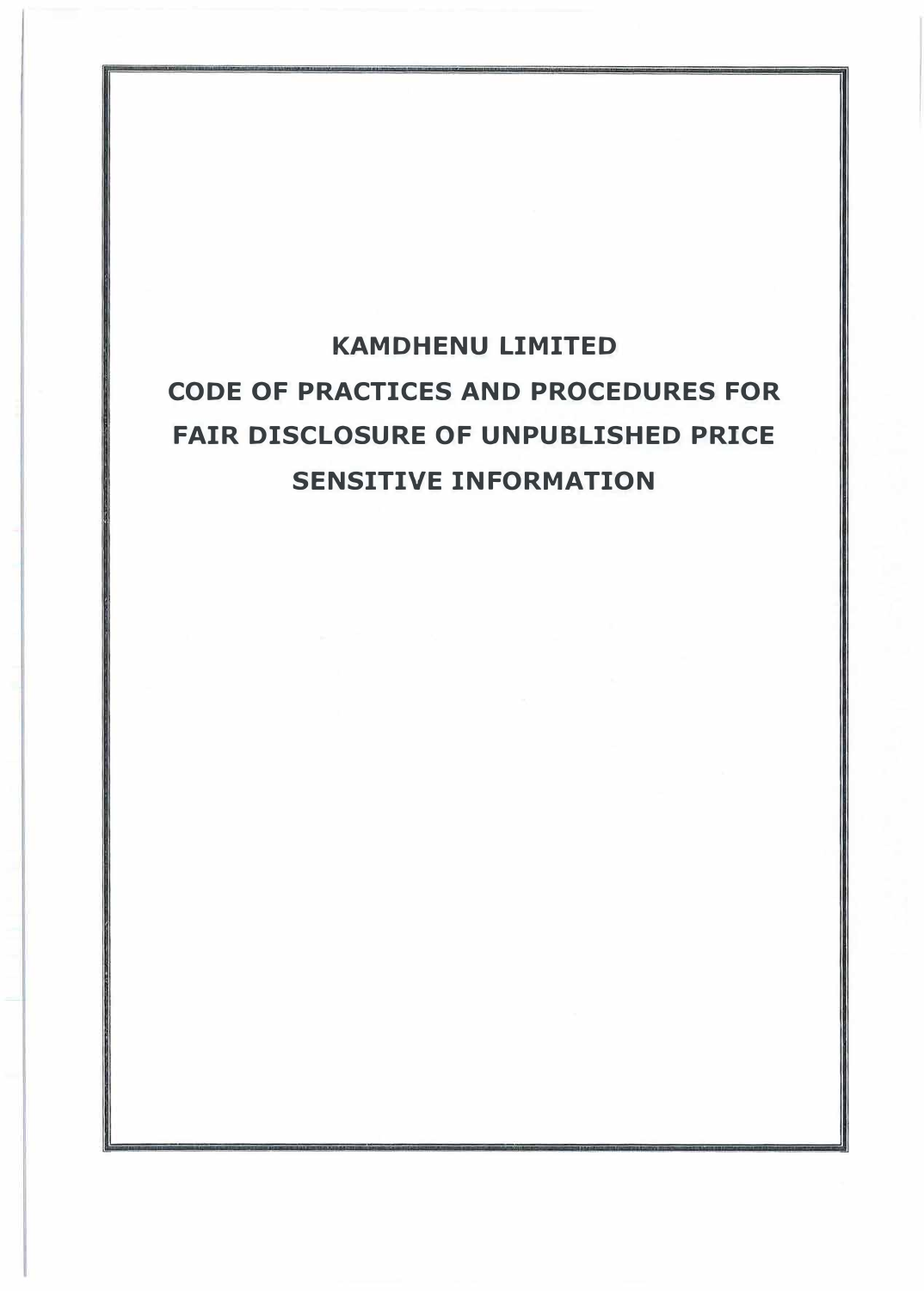#### **1. INTRODUCTION:**

- ❖ The Securities and Exchange Board of India **("SEBI")** notified the SEBI (Prohibition of Insider Trading) Regulations, 2015 **("Regulations")** on January 15, 2015.
- $\cdot$  Pursuant to Regulation 8(1) of the Regulations, Kamdhenu Limited is reguired to formulate a code of Practices and Procedures for Fair Disclosure of Unpublished Price Sensitive Information **("Fair Disclosure Code")**

## **2. SCOPE:**

- i. Kamdhenu Limited **("Kamdhenu or Company")** endeavours to preserve the confidentiality of unpublished price sensitive information **("UPSI")** and to prevent its misuse. To achieve these objectives, and in compliance with the Regulations, Kamdhenu has adopted this Fair Disclosure Code.
- ii. This Fair Disclosure Code ensures timely and adequate disclosure of UPSI which would impact the price of its securities and to maintain uniformity, transparency and fairness in dealing with all its stakeholders.
- iii. Kamdhenu is committed to timely and accurate disclosure based on applicable legal and regulatory requirements.

## **3. TERMS AND DEFINITION:**

Words and expressions used but not defined in this Fair Disclosure Code shall have the same meaning assigned to them in the SEBI (Prohibition of Insider Trading) Regulations, 2015 or the Securities and Exchange Board of India Act, 1992, the Securities Contracts (Regulation) Act, 1956, the Depositories Act, 1996 or the .Companies Act, 2013 and the rules made thereunder, as the case may be or in any amendment thereto.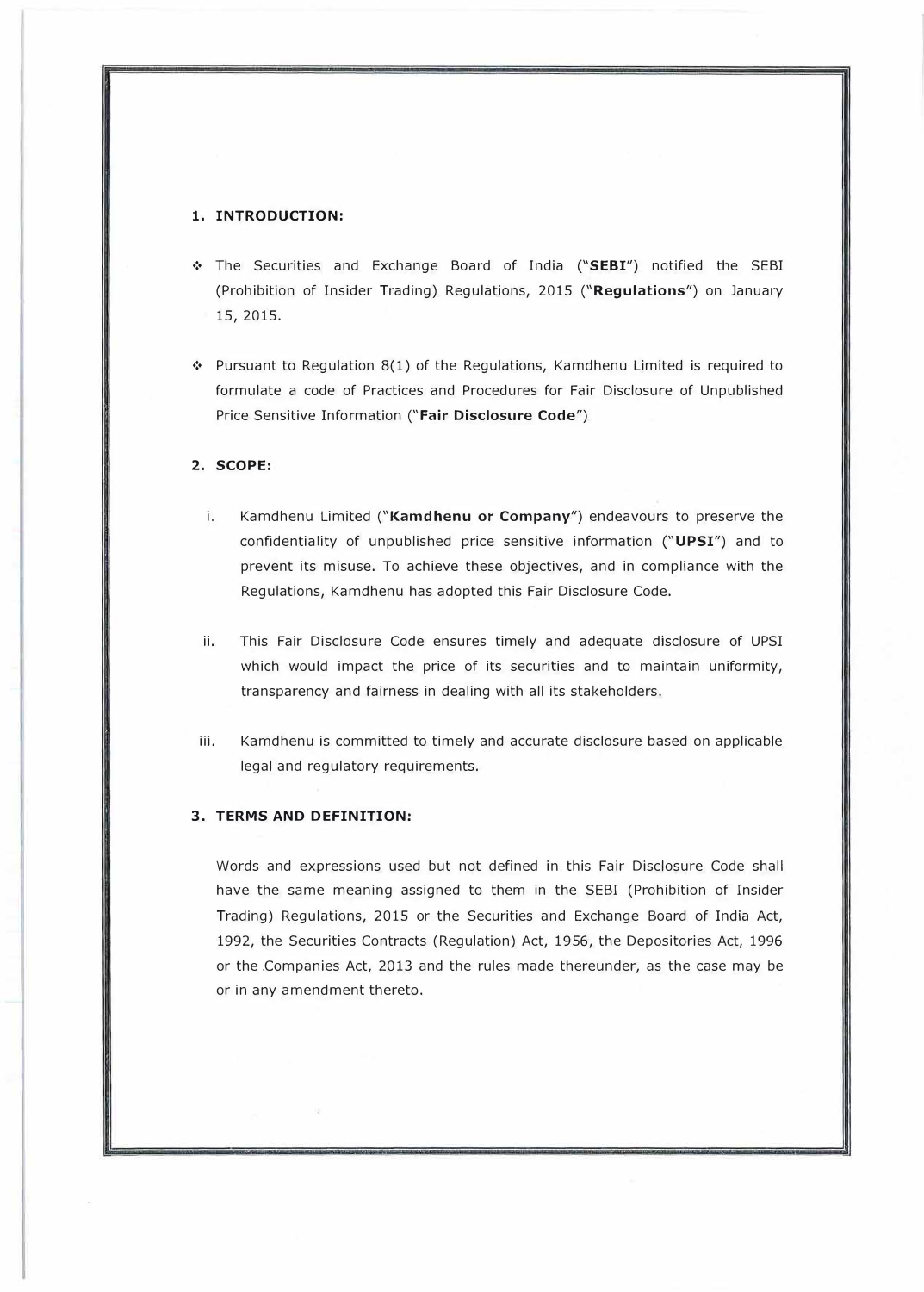### **4. PRINCIPLES OF FAIR DISCLOSURE:**

To adhere to the principles as mentioned in Schedule A of Regulations, Kamdhenu shall:

# **a. PROMPTLY DISCLOSE PUBLICLYANY UNPUBLISHED PRICE SENSITIVE INFORMATION.**

The Company shall make prompt public disclosure of unpublished price sensitive information that would impact price discovery no sooner than credible and concrete information comes into being in order to make such information generally available, to stock exchanges, where its securities are listed. As a good corporate practice, the unpublished price sensitive information disclosed to the Stock Exchanges may be supplemented by updates to the press and by prompt updates on the Company's website. The Company may also consider other modes of public disclosures of such information so as to improve investor access to the same.

# **b. UNIFORMLY AND UNIVERSALLY DISSEMINATE IN A TIMELY MANNERUNPUBLISHED PRICE SENSITIVE INFORMATION TO AVOID SELECTIVE DISCLOSURE.**

All the unpublished price sensitive information shall be reported promptly on uniform basis to all stock exchanges on which the securities of the Company are listed for wide dissemination to avoid selective disclosure.

# **c. DESIGNATE SENIOR OFFICER AS A CHIEF INVESTOR RELATIONS OFFICER TO DEAL WITH DISSEMINATION OF INFORMATION AND DISCLOSURE OF UNPUBLISHED PRICE SENSITIVE INFORMATION.**

i. The Chairman and Managing Director of the Companyhas been designated as the Chief Investor Relations Officer (CIRO) to deal with dissemination of information and disclosure of unpublished price sensitive information. He shall be responsible to ensure timely and adequate disclosure of unpublished price sensitive information pursuant to the aforesaid Fair Disclosure code.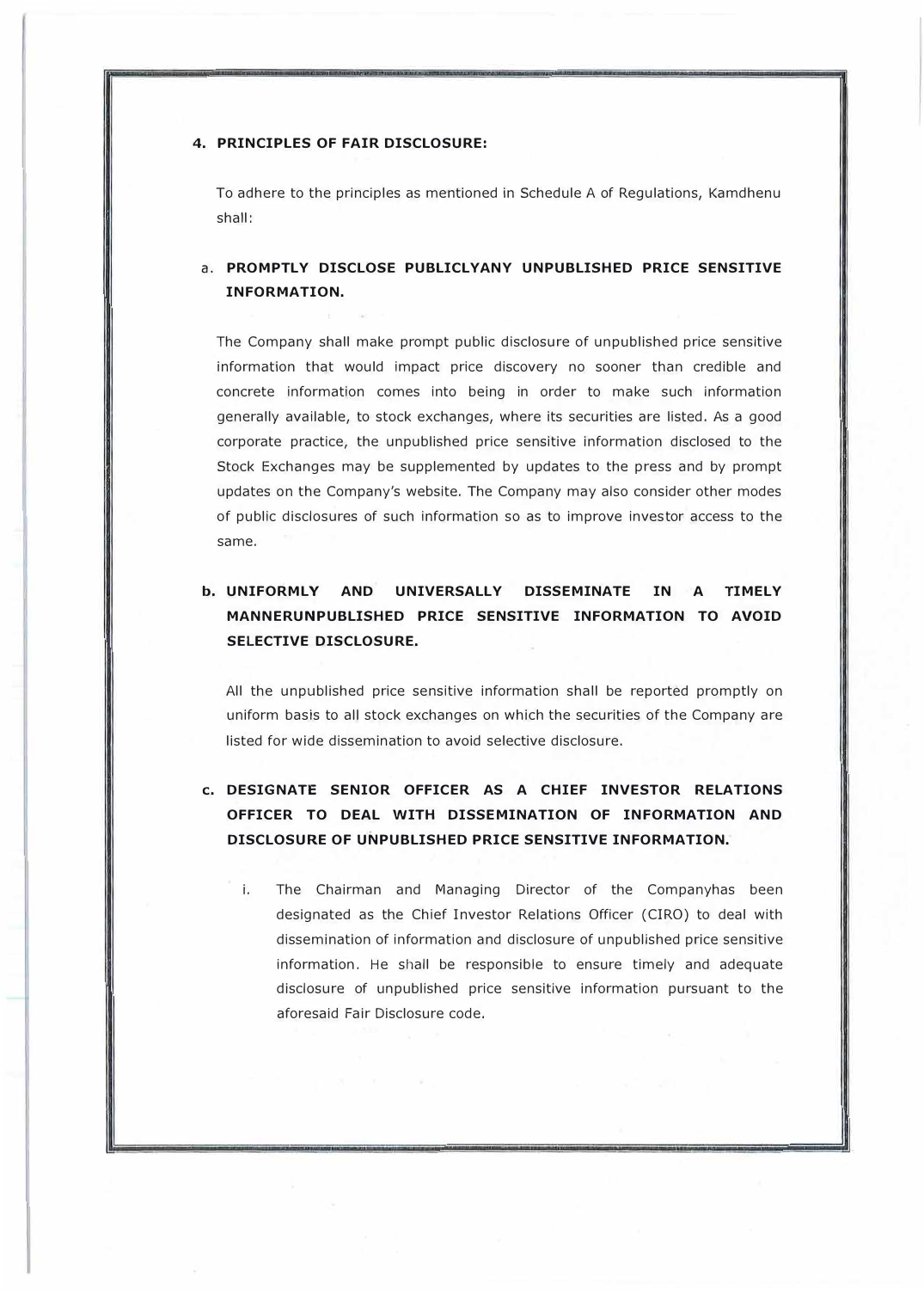ii. The CIRO shall be responsible for ensuring that the Company complies with continuous disclosure requirements, overseeing and co-ordinating disclosure of unpublished price sensitive Information to stock exchanges, analysts, shareholders and media and educating staff on disclosure policies and procedures.

# **d. PROMPTLY DISSEMINATE UNPUBLISHED PRICE SENSITIVE INFORMATION THAT GETS DISCLOSED SELECTIVELY, INADVERTENTLY OR OTHERWISE TO MAKE SUCH INFORMATION GENERALLY AVAILABLE.**

In case any unpublished price sensitive information get disclosed selectively, inadvertently or otherwise, then such unpublished price sensitive information should be disseminated immediately to make such information generally available in accordance with the Fair Disclosure Code.

# **e. PROVIDE APPROPRIATE AND FAIR RESPONSE TO QUERIES ON NEWS REPORTS AND REQUESTS FOR VERIFICATION OF MARKET RUMOURS BY REGULATORY AUTHORITIES.**

The Employees/Directors of the Company shall promptly direct any queries or requests for verification of market rumors received from stock exchanges or from the press or media or from any other source to the CIRO.

# **f. ENSURING THAT INFORMATION SHARED WITH ANALYSTS AND RESEARCH PERSONNEL IS NOT UNPUBLISHED PRICE SENSITIVE INFORMATION.**

No person, except those authorised by the CIRO, shall disclose any information relating to the Company's securities to analysts/research personnel and institutional investors. The CIRO shall be invited to meeting/ conferences organised by the Company with the analysts/institutional investors/research personnel.

**g. DEVELOPING BEST PRACTICES TO MAKE TRANSCRIPTS OR RECORDS OF PROCEEDINGS OF MEETINGS WITH ANALYSTS AND OTHER INVESTOR RELATIONS CONFERENCES ON THE OFFICIAL WEBSITE TO ENSURE**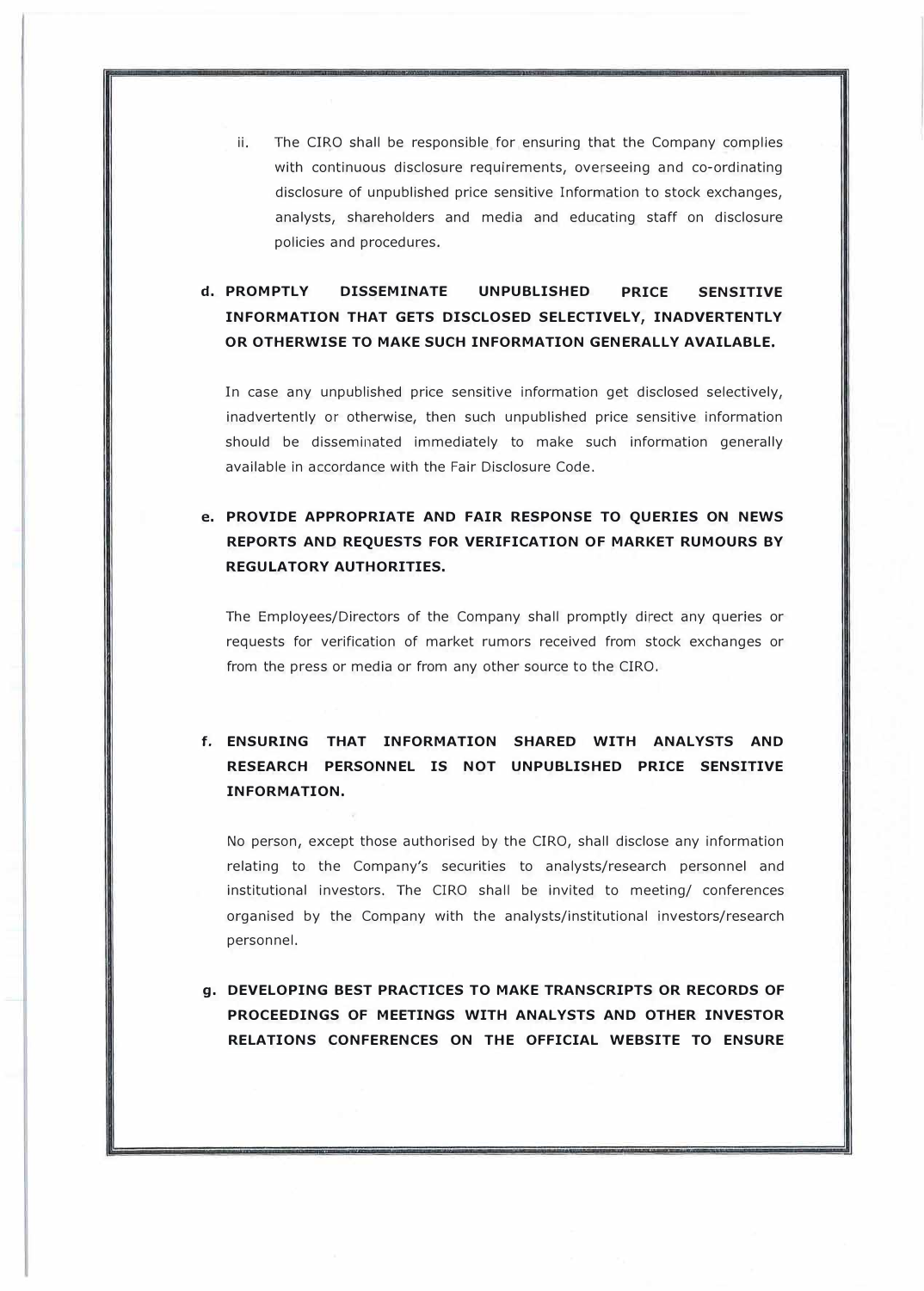# **OFFICIAL CONFIRMATION AND DOCUMENTATION OF DISCLOSURES MADE.**

All the analyst, broker or Institutional Investor meetings shall be attended by the CIRO and at least one (or more) senior Employee(s) of the Company. The CIRO in order to avoid misquoting or misrepresentation shall arrange for making transcripts or recordings of the proceedings of the meetings with analysts and other investor relations conferences on the official website of the Company to ensure official confirmation and documentation of disclosure made.

Wherever the Company proposes to organize meetings with investment analysts/institutional investors, the Company shall make a press release or post relevant information on its website after every such meeting. The Company may also consider live webcasting of analysts meets.

# **h. HANDLE ALL UNPUBLISHED PRICE SENSITIVE INFORMATION ON A NEED-TO-KNOW BASIS.**

All the unpublished price sensitive information in the Company shall be handled on need to know basis. This means that such information should be disclosed only to those within/outside the Company who need to know the same in furtherance of the legitimate purposes, performance of duties or discharge of legal obligations.

The Policy on Determination of Legitimate Purpose is enclosed as **Annexure A.**

## **5. AMENDMENT**

The Board of Directors of the Company, subject to applicable laws, rules & regulations, may amend or modify in whole or in part as and when necessary, to stipulate further guidelines, procedures and rules, from time to time, to ensure fair disclosure of unpublished price sensitive information.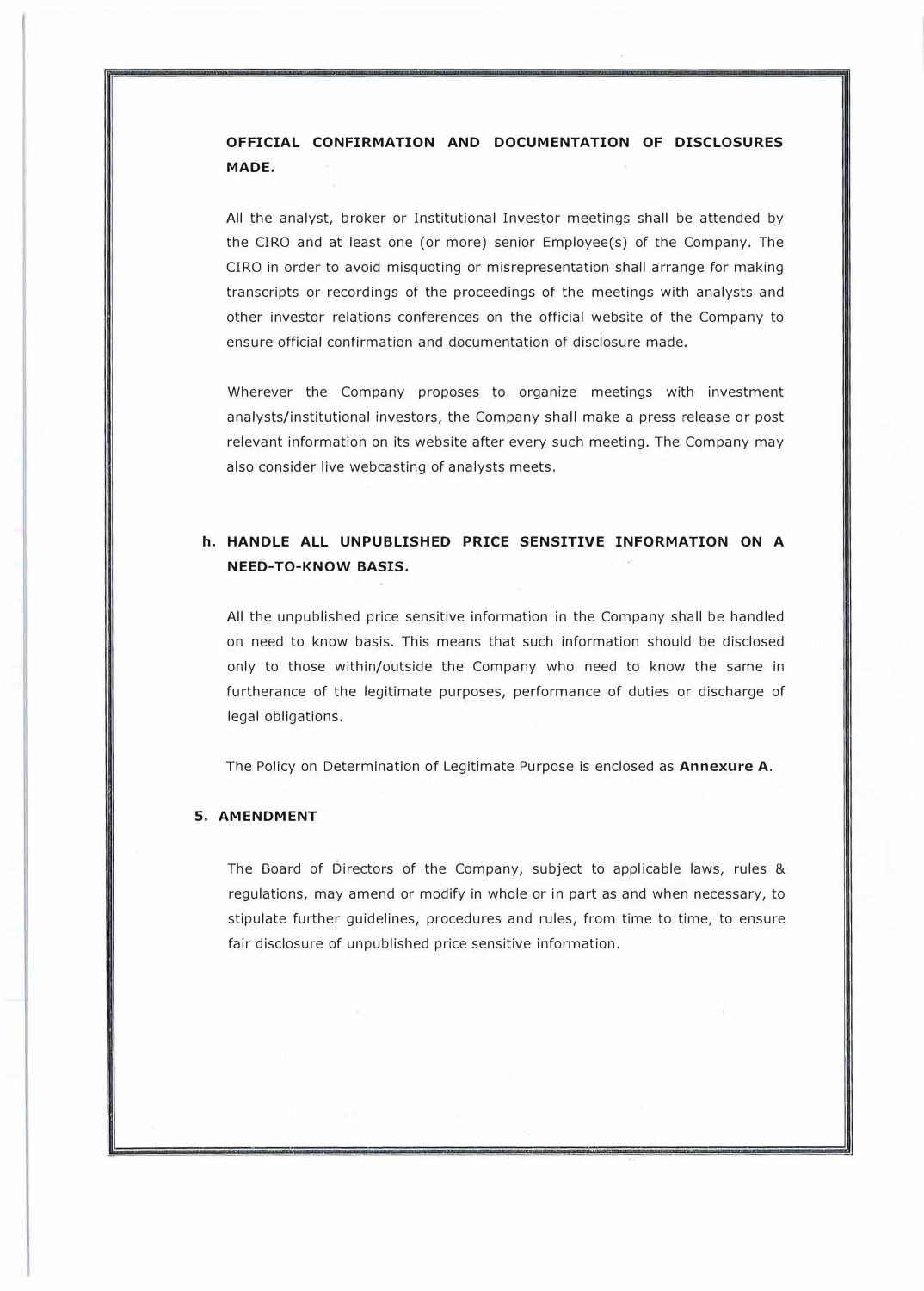## **ANNEXURE A**

## **POLICY ON DETERMINATION OF LEGITIMATE PURPOSE**

## **1. Purpose**

This Policy is formulated and adopted pursuant to Regulations 3(2A) and 3(28) of theSecurities and Exchange Board of India (Prohibition of Insider Trading) Regulations, 2015 as amended **("the Regulations").** 

In terms of the Regulations, the Board of Directors **("Board")** of Kamdhenu Limited("the **Company")** is required to adopt a "Policy for determination of Legitimate Purpose" **("the Policy")** as a part of the Code of Fair Disclosure and Conduct.

## **2. Background**

Pursuant to the terms of the Regulations, the Board had adopted the Code of Corporate Disclosure Practices **("the Code").** This Policy is incorporated by reference and forms an integral part of the Code. Accordingly, this Policy should be read in conjunction with the Code.

#### **3. Applicability**

This Policy is applicable to the Company and all Insiders.

#### **4. Policy**

The Board, recognizes that the Company or any of its Insiders, may during the course of business, be required to share Unpublished Price Sensitive Information ("UPS!") with various stakeholders, to enable the Company to carry out its ordinary business operations.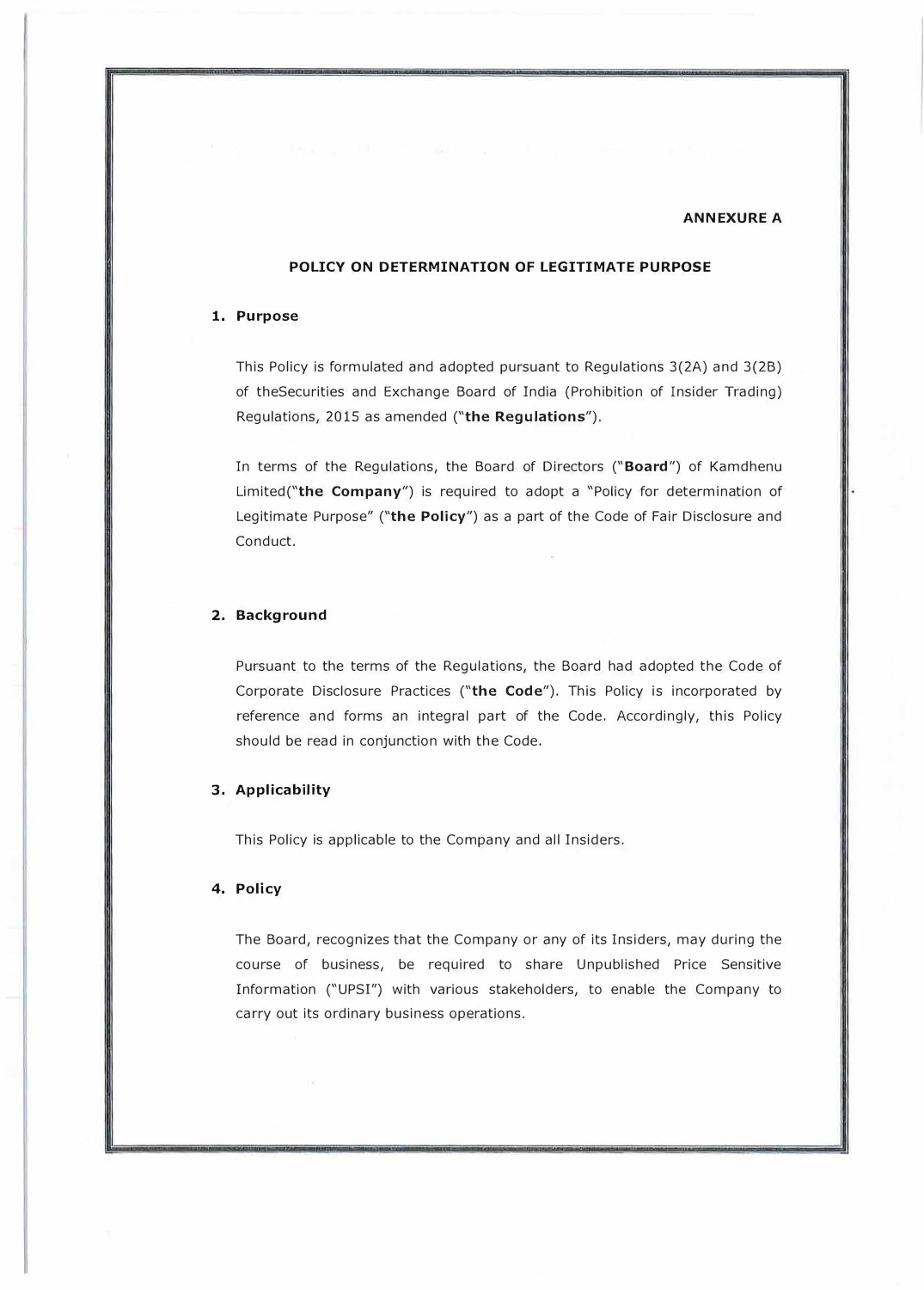To comply with the Regulations and prevent any circumvention thereof while carrying its ordinary business, the Board requires the Company or such Insider(s):

- a. to always share the UPSI with stakeholders only for legitimate purpose(s), on a need to know basis and in the best interest of the Company; and
- b. Not to share UPSI or use Legitimate Purpose(s) to evade or circumvent the prohibitions of the Regulations.

For the purposes of this Policy, "Legitimate Purpose" or "Legitimate Business Purpose" shall mean and include sharing of UPSI, in the ordinary course of business by an Insider on a need to know basis and in the interest of the company, with promoters, business associates, partners, collaborators, lenders, customers, suppliers, merchant bankers, legal advisors, auditors, insolvency professionals or such other persons by whatsoever name called.

The term "Ordinary course of business" shall mean the usual transactions, customs and practices undertaken by the Company to conduct its lawful business operations and activities and includes all such activities which the company can undertake as per its Memorandum & Articles of Association.

## **5. Definitions**

- i. **"Connected Person"** means Connected Person as defined under Regulations and shall also include promoters and their Directors and Key Managerial Personnel. (Regulation  $2(1)(d)$ ).
- ii. **"Compliance Officer"** means the person as defined in the Code of Conduct for Prevention of Insider Trading as amended from time to time.
- iii. **"Insider"** means any person who is a) a Connected Person; or b) in possession of or having access to Unpublished Price Sensitive Information. (Regulation 2(1)(g)).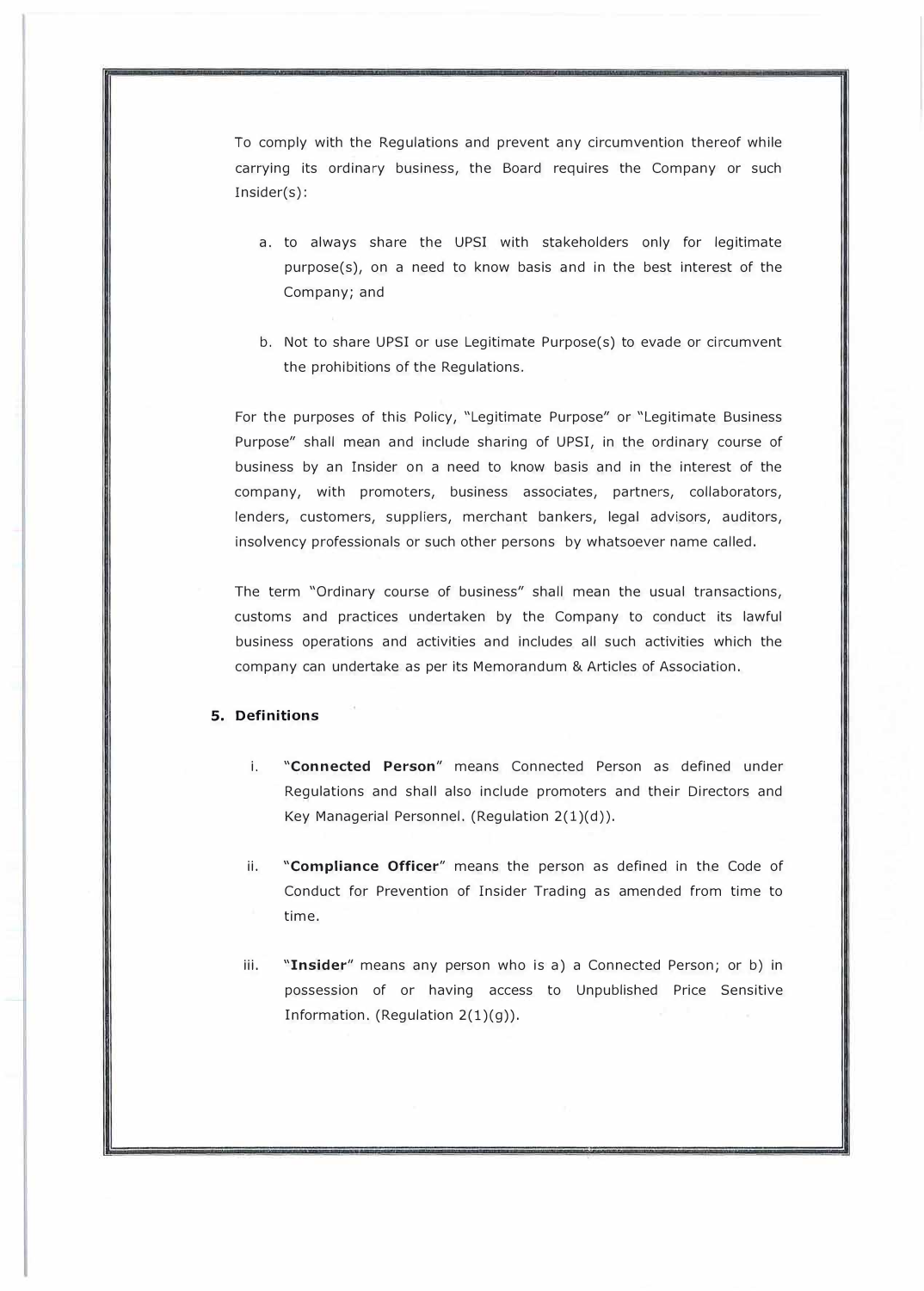- **iv. "Unpublished price sensitive information or UPSI"** means any information, relating to a company or its securities, directly or indirectly, that is not generally available which upon becoming generally available, is likely to materially affect the price of the securities and shall, ordinarily include but not restricted to, information relating to the following:
	- a. financial results;
	- b. dividends;
	- c. change in capital structure;
	- d. mergers, de-mergers, acquisitions, delisting, disposals and expansion of business and such other transactions;
	- e. changes in key managerial personnel;
	- f. Such other information as determined by the Board of Directors/Managing Director/Executive Director/ Whole Time Director & Chief Financial Officer/ Compliance Officer, from time to time. (Regulation 2(1)(n))

#### **6. Process for sharing UPSI**

The Insider(s) may follow the steps given below while sharing UPSI:

- a. Identify the stakeholders/person(s) with whom the UPSI is to be shared.
- b. Satisfy that UPSI shared with stakeholder(s)/person(s) is on a need to know basis and for legitimate purpose(s) only.
- c. Notify the recipient of the UPSI that the same is confidential, proprietary and accordingly execute a confidentiality/non-disclosure agreement.
- d. Mode of sharing UPSI shall be either by an email (address directly to the insider without copying) or hard copy or any other electronic mode or device or provide access to the information, data, server with acknowledgement or verbal exchange.
- e. Maintain a structured stakeholder(s)/person(s) database capturing the including name details of of the person(s)/organization(s), purpose for which UPSI is shared, PAN (or identical proof, when PAN is not available). The database shall be maintained with adequate internal controls and systemic checks so as to